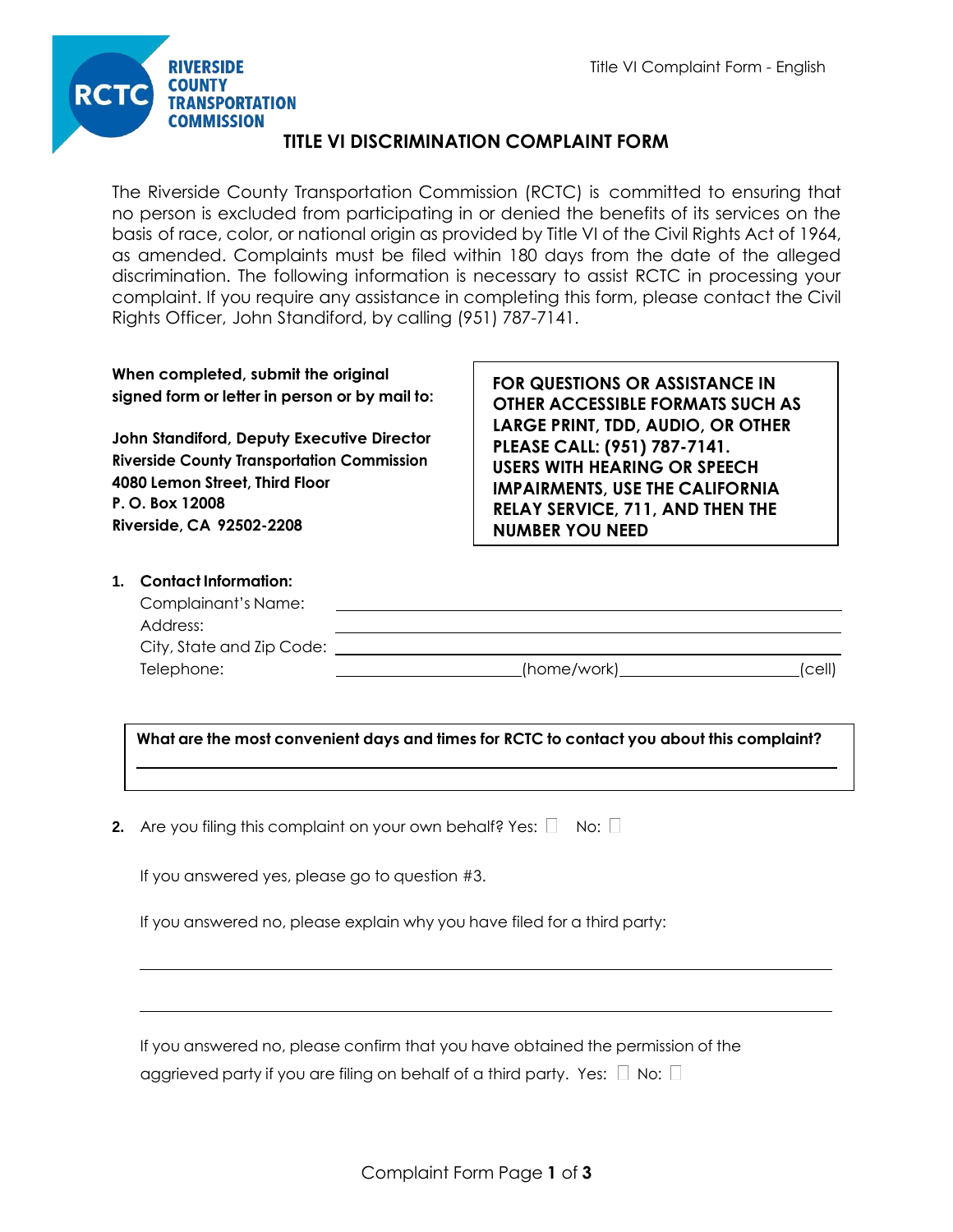### **3. Basis of discriminatory action(s):**

Check  $(\Box)$  all categories below that apply to the act(s) of discrimination.

| u.           | $\sim$<br>nucc                                        |
|--------------|-------------------------------------------------------|
| -<br>∼.      | Color                                                 |
| $\sim$<br>J. | ∽<br>nal Origin<br>$\sim$ $\sim$<br>D<br>N.<br>$\sim$ |

## **4. Date and place of alleged discriminatory action(s):**

Include the earliest date of discrimination and the most recent date of discrimination:

| Date |            |
|------|------------|
| Date | ,,,,<br>◡… |

### **5. How were you discriminated against?**

Describe the nature of the action, decision, or conditions of the alleged discrimination. Explain as clearly as possible what happened and why you believe your protected status was a factor in the discrimination. Include how other persons were treated differently from you. (Attach additional page(s) if necessary).

**6. Names of individuals responsible for the discriminatory action(s):**